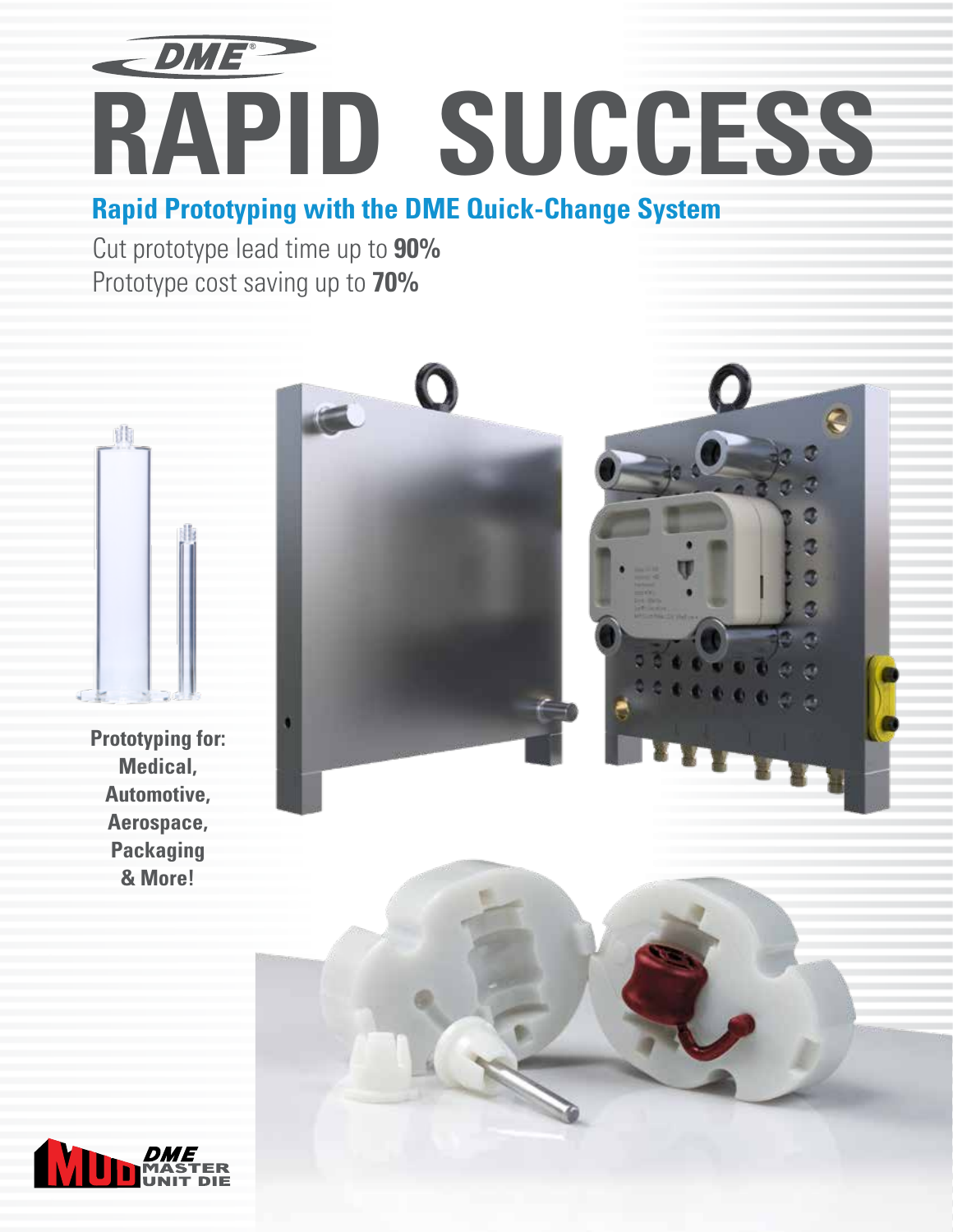## **MEET DME'S QUICK-CHANGE PROTOTYPE ADAPTER!**

### **RAPID SUCCESS By Converting Your MUD® Mold Base To A Prototyping Base.**

Often there is a need for prototypes executed in real production materials, sometimes in low to mid quantities of parts (where production tooling isn't financially feasible). Your clients often have tight deadlines to meet the need to quickly market test a new product. Adding DME's Quick-Change Prototype Adapter to your existing MUD Mold System allows you to create fast, high quality parts ideal for "real world" use. **Why 3D print your parts when you can 3D print your mold instead?**



Provides ready to use, fully injected parts at a rate comparable to mass 3D printing.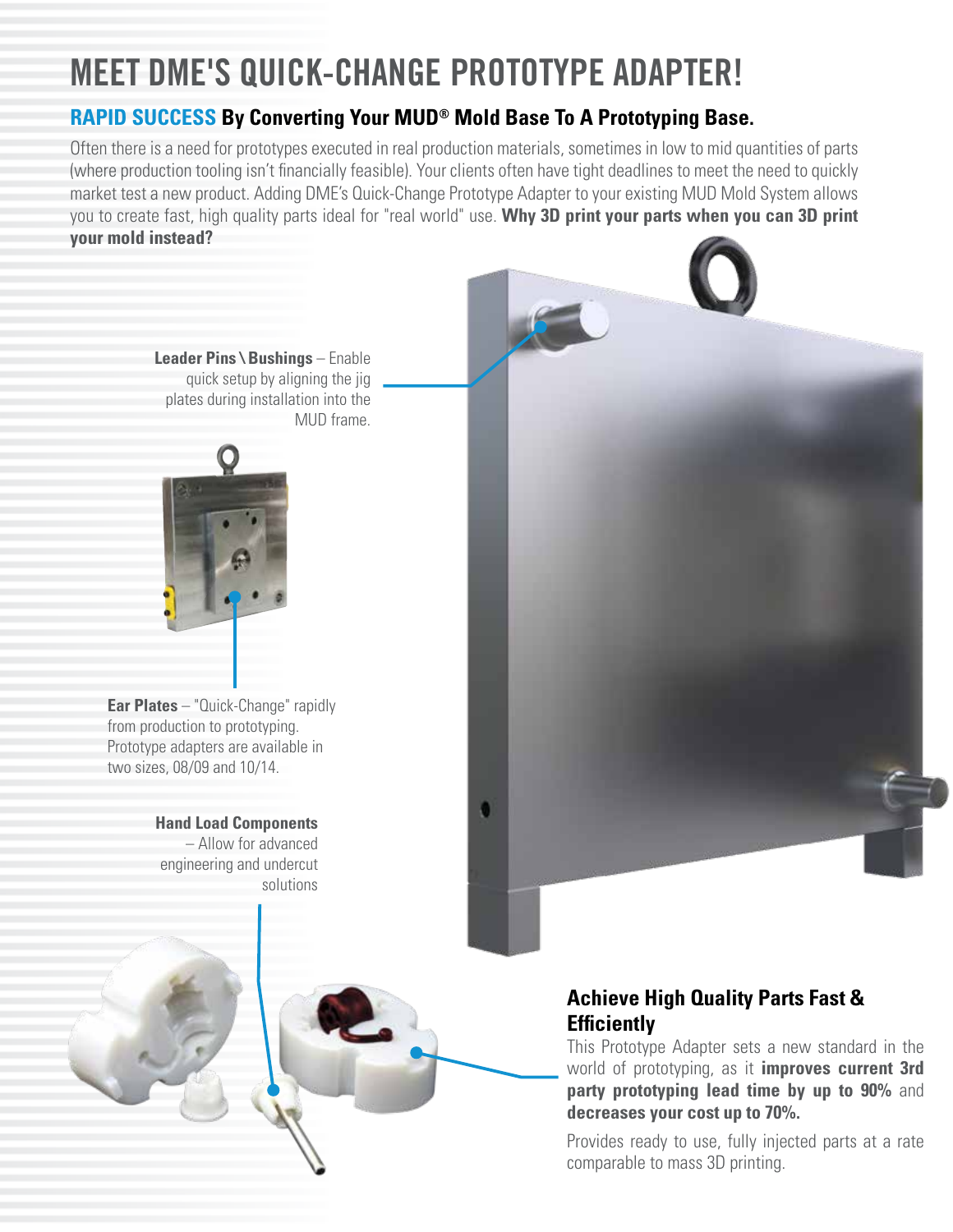

**DME's Quick-Change Mold Base Prototype Adapter** enables any molder to become a rapid prototyper for the quickest possible product validation. The **patent pending** prototype adapter allows you to quickly alternate between production to prototyping, when coupled with most quick-change mold base frames. The Rapid Prototype Adapter provides ultimate flexibility helping you manage you precious injection molding machine time.

> **Support Pillars** – 3/8" thread, Support Pillars ensure the cavity and core have the precise clamp force to prevent flashing of the part or any damage to the resin mold.

**3D Printed Mold** – Provides a quick change-over solution for endless design revisions at a fraction of the cost compared to current prototyping molds.

> **Jig Plates** – Manufactured with a grid-system of 3/8-16 threaded holes to provide repeatability, accuracy, and interchangeability when quickly changing molds.

**Mold Straps** – Included to ensure a secure installation and retrieval of the prototype system.

Jig Plate complete with 3 Inlets & 3 Outlets so that, when running metal inserts, both the cavity and core can be cooled, while being able to utilize a single shut-off valve.



**Sprue Bushings** come in a variety of lengths to fit a mold's specific needs.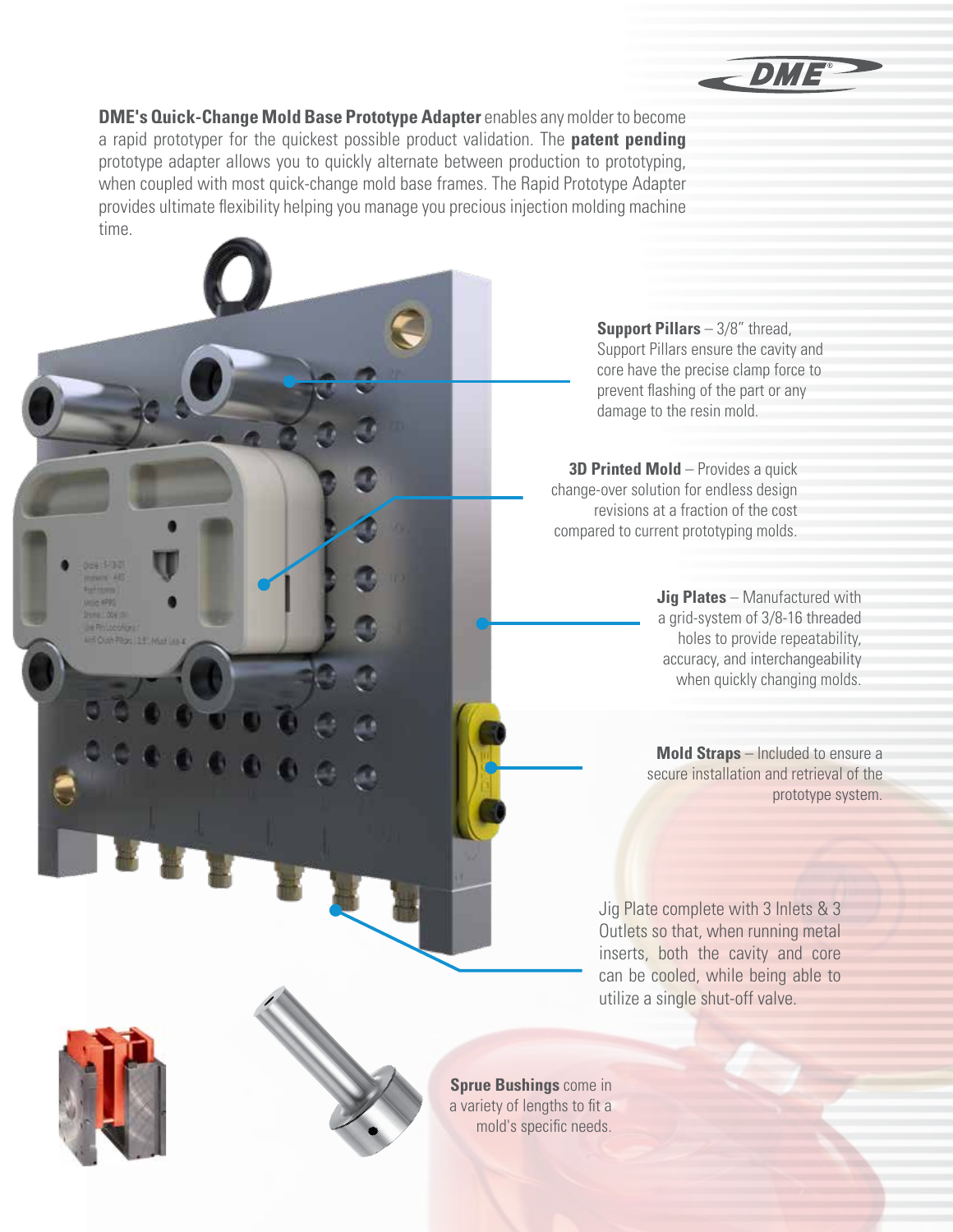

## **DME'S QC-PA - CONVERTING YOUR MUD® BASE TO RAPID PROTOTYPING**

THE EASY WAY TO EXPAND YOUR SHOPS REVENUE

## **KEY CUSTOMER BENEFITS**

- Early product validation
- Confirmation of product form, fit, function
- Validate thermoplastic selection
- Cut prototype lead time up to 90%
- Prototype cost saving up to 70%
- Fits MUD Frame sizes 08/09, 10/14UF321
- Extends time available to design
- Price and features represents much greater value over a 3rd party prototype business
- Truly injected end product
- Less cost and timing for engineering changes

#### **PROTOTYPE ADAPTER FEATURES**

- 12" X 12" jig plates for 08/09 or equiv frame
- Or 15"x 12" jig plates for 10/14 or equiv frame
- Selectable support pillars lengths
- Leader pins/bushings
- Sprue bushing
- Mold straps
- **Eyebolts**
- Maximum resin cavity/core size 10" x 13"
- Maximum steel cavity/core size 15" x 18"
- Multiple resins for cavity/cores
- Includes Pressure Plug (optional 1/4 NPT water fittings available)

Todays global manufacturing industries are fast-paced with new product innovations occurring daily. Manufacturers today need partners who they can rely on for cost effective injection molding and prototyping services to support their dynamic projects.

#### **INDUSTRIES COMMONLY REQUIRING RAPID PROTOTYPING:**

- Aerospace & UAV
- Automotive
- Communications
- Consumer Products
- Industrial
- Medical
- Product Development
- Robotics & Automation

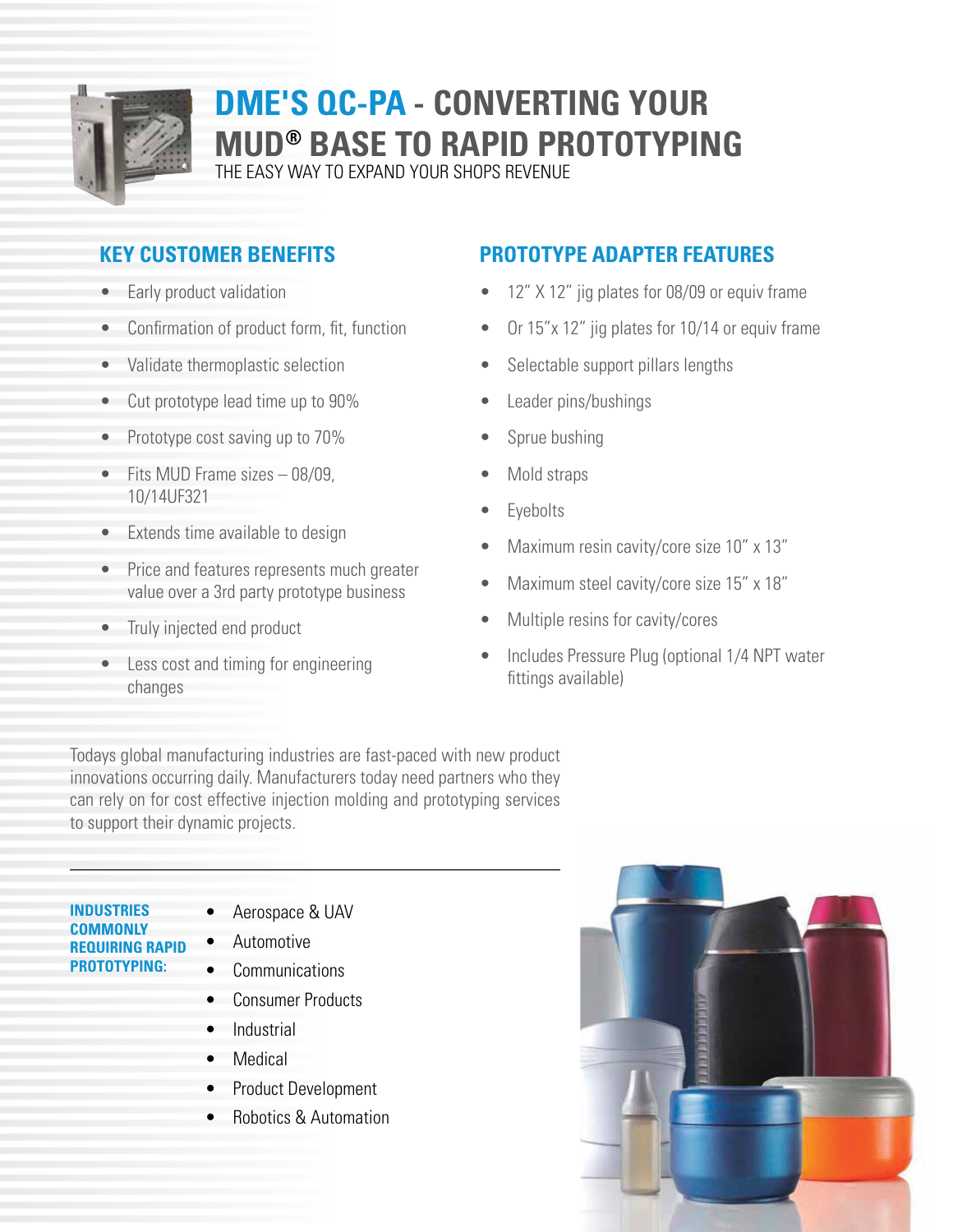## DME®

## **3D PLASTIC PRINTING - CAVITY & CORE**

**When using 3D plastic printing techniques for cavity and cores**, both tool life and part quality will be dependent on the thermoplastic material used during the injection molding process. As melt temperature, viscosity, and abrasiveness rise; tool life will decline. Size, shape, complexity, tool design and material selection all play a large role in the success of 3D plastic printed molds. DME and its 3D printing partners are not only the pioneers but are experts in applying this technology. Estimated number of parts obtained per tool, based on type of material used shown below.

When dealing with rapid prototyping, sometimes the end product is manufactured through 3D printing of the individual product. One main concern with this is that you don't get the true resin properties of an injected part and often deal with inadequate layer adhesion. This can then lead to unreliable structural integrity and even dimensional inaccuracies when testing directly printed parts. With our Rapid Prototype Adapter you can provide actual injected parts for true to life tests in nearly the same time frame as 3D printed individual pieces.

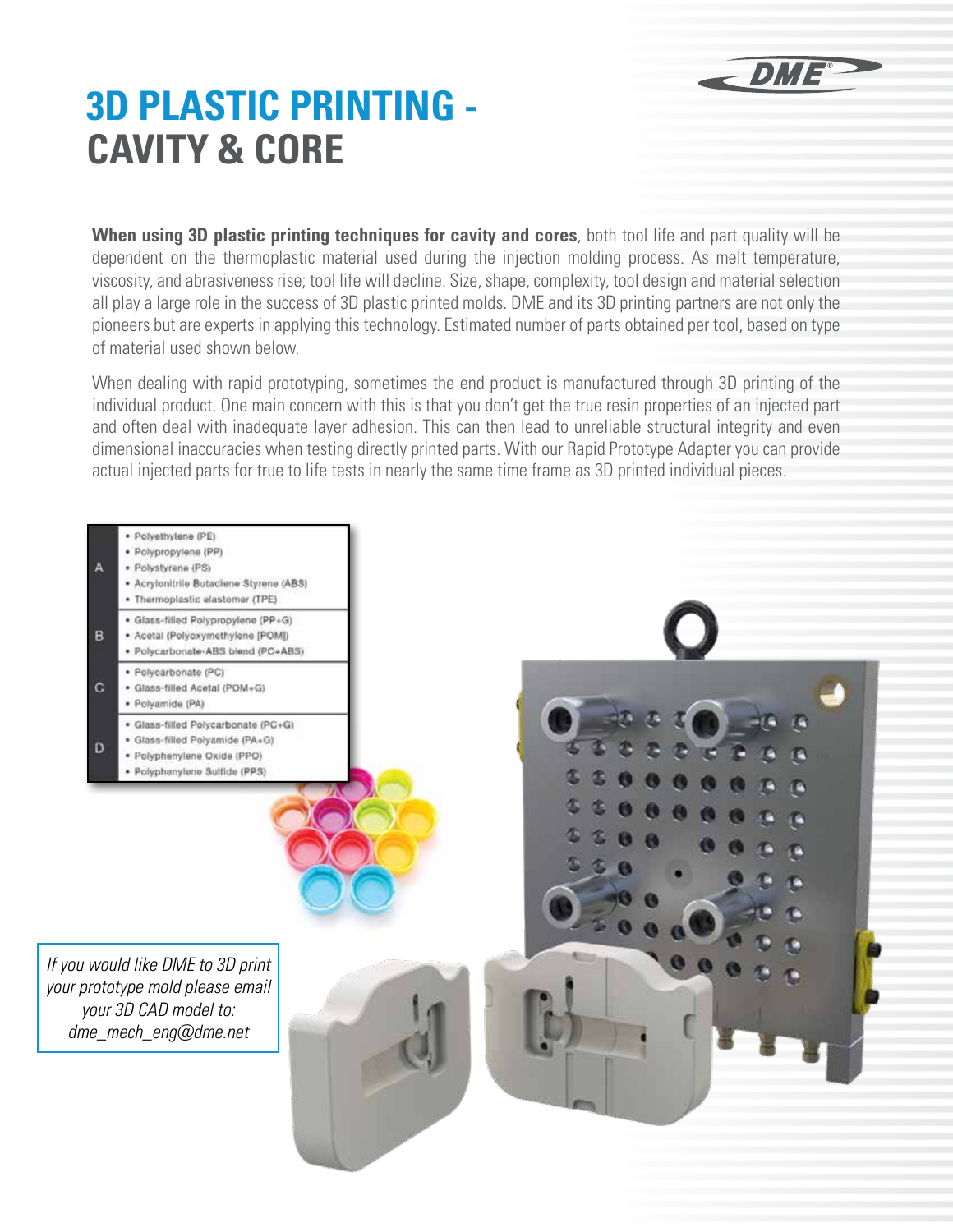## **DME'S QC-PA - TECHNICAL SPECIFICATIONS**

JIG PLATES & SUPPORT PILLARS

#### **JIG PLATE/ EAR PLATE OPTIONS**

| <b>ITEM NUMBER</b> | A       |      |         |        |        |        | ገ     |        |
|--------------------|---------|------|---------|--------|--------|--------|-------|--------|
| 0809PTA            | 11.875" | г"   | 12"     | 5.456" | 4.996" | 0.504" | 0.75" | 1.375" |
| 1014PTA            | 15"     | 7.5" | 11.875" | 7.716" | 6.996" | 0.506" | 4H    | 1.375" |





#### **SUPPORT PILLARS & PILLAR EXTENSIONS**

**(sold in sets of 4 )**

| <b>ITEM</b><br><b>NUMBER</b> | <b>DESCRIPTION</b>                      | <b>OVERALL</b><br><b>LENGTH</b> | <b>BOLT</b><br><b>SIZE</b> | <b>BOLT</b><br><b>ITEM NO.</b> |
|------------------------------|-----------------------------------------|---------------------------------|----------------------------|--------------------------------|
| 6125PTA                      | (4) Support Pillars & Bolts             | 2.50                            | $1/2 \times 2.00$          | 122SB                          |
| 6130PTA                      | (4) Support Pillars, Bolts & Extensions | 3.00                            | $1/2 \times 2.50$          | 12212SB                        |
| 6135PTA                      | (4) Support Pillars & Bolts             | 3.50                            | $1/2 \times 3.00$          | 123SB                          |
| 6140PTA                      | (4) Support Pillars, Bolts & Extensions | 4.00                            | $1/2 \times 3.50$          | 12312SB                        |
| 6145PTA                      | (4) Support Pillars & Bolts             | 4.50                            | $1/2 \times 4.00$          | 124SB                          |
| 6150PTA                      | (4) Support Pillars, Bolts & Extensions | 5.00                            | $1/2 \times 4.50$          | 12412SB                        |
| 6155PTA                      | (4) Support Pillars & Bolts             | 5.50                            | $1/2 \times 5.00$          | 125SB                          |
| 6160PTA-13*                  | (4) Support Pillars, Bolts & Extensions | 6.00                            | $1/2 \times 5.00$          | 125SB                          |
| 61050PE                      | (1) Pillar Extension                    | .50                             | N/A                        | N/A                            |



*\*1.375 counterbore*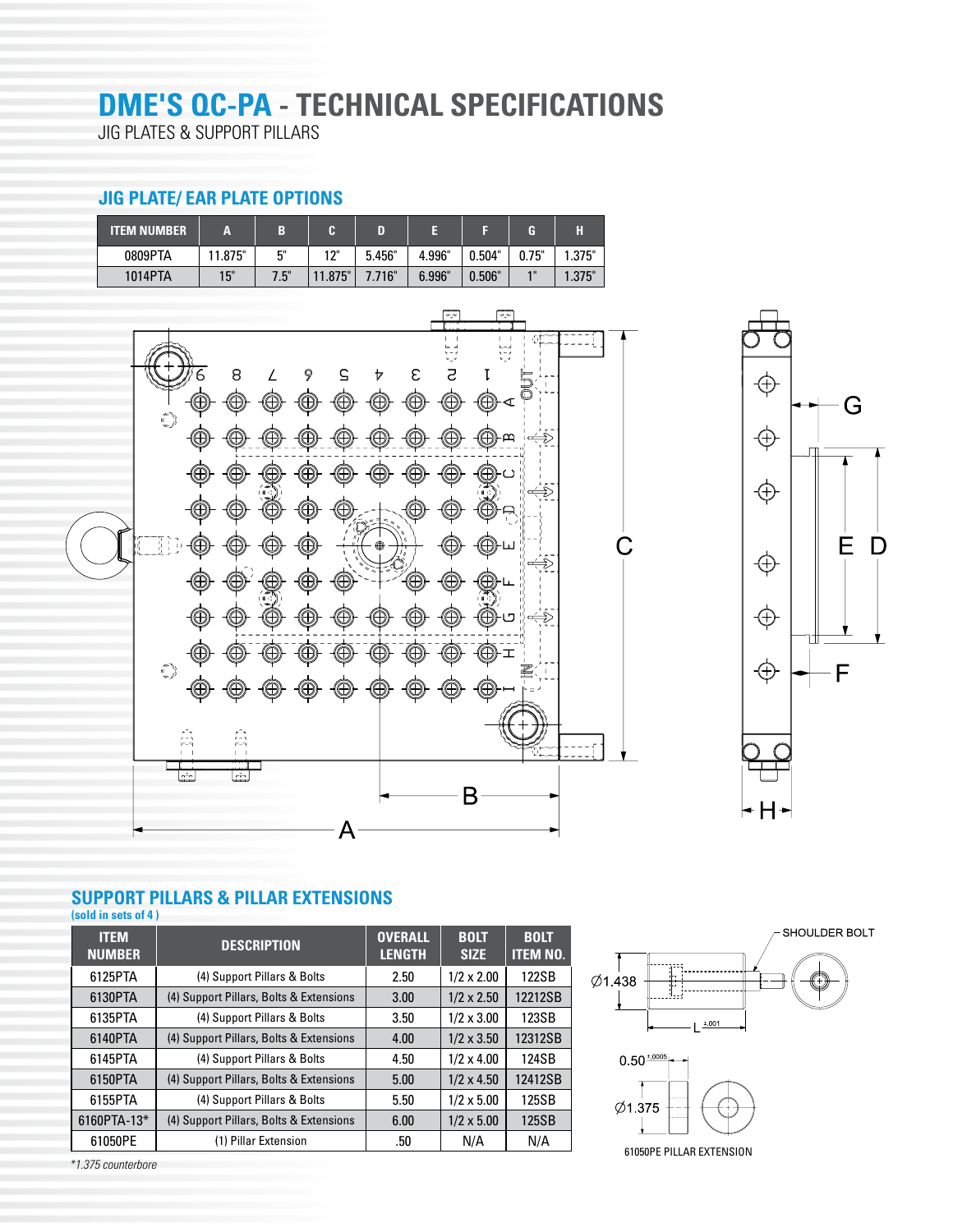

## **DME'S QC-PA - TECHNICAL SPECIFICATIONS**

SPRUE BUSHINGS

#### **"AR" (PLANAR) STYLE "A" (SPH RAD) STYLE "AR" (PLANAR) STYLE "A" (SPH RAD) STYLE**









#### **SPRUE BUSHING (AR STYLE) SPRUE BUSHING (A STYLE)**

| <b>SERIES</b> | <b>ITEM NUMBER</b> |                      | <b>ORIFIS</b> |
|---------------|--------------------|----------------------|---------------|
|               | AR015PTA           |                      | 5/32"         |
| 0809          | AR017PTA           | 2.125                | 7/32"         |
|               | AR019PTA *         | $+0.001$<br>$-0.000$ | 9/32"         |
|               | AR0111PTA *        |                      | 11/32"        |
|               | AR025PTAL          |                      | 5/32"         |
| 1014          | AR027PTAL          | 2.375                | 7/32"         |
|               | AR029PTAL *        | $+0.001$<br>$-0.000$ | 9/32"         |
|               | AR0211PTAL *       |                      | 11/32"        |

\* available via special order only

| <b>SERIES</b> | П                             | <b>ORIFIS</b> | <b>3/4" RADIUS</b> | <b>1/2" RADIUS</b> |
|---------------|-------------------------------|---------------|--------------------|--------------------|
|               | 2.125<br>$+0.001$<br>$-0.000$ | 5/32"         | A0153PTA           | A0151PTA           |
| 0809          |                               | 7/32"         | A0173PTA           | A0171PTA           |
|               |                               | 9/32"         | A0193PTA           | A0191PTA           |
|               |                               | 11/32"        | A01113PTA          | A01111PTA          |
|               |                               | 5/32"         | A0253PTAL          | A0251PTAL          |
| 1014          | 2.375<br>$+0.001$<br>$-0.000$ | 7/32"         | A0273PTAL          | A0271PTAL          |
|               |                               | 9/32"         | A0293PTAL          | A0291PTAL          |
|               |                               | 11/32"        | A02113PTAL         | A02111PTAL         |

#### **WHEN ORDERING Please Specify:**

- 1. Prototype Adapter Size 1 (0809 PTA) or Size 2 (1014 PTA).
- 2. Sprue Bushing
- 3. Support Pillar length: 2.5", 3.5", 4.5" & 5.5" (standard supplied lengths) 3", 4" & 5" (require usage of 61050PE Pillar Extension) (reference Support Pillar Chart on previous page)

#### **OPTIONAL - Value Added Service For Cavity & Cores**

- In as little as five days from customer design approval, Cavity & Core can be 3D printed and shipped
- Aid in the Resin Material Selection for the cavity and core